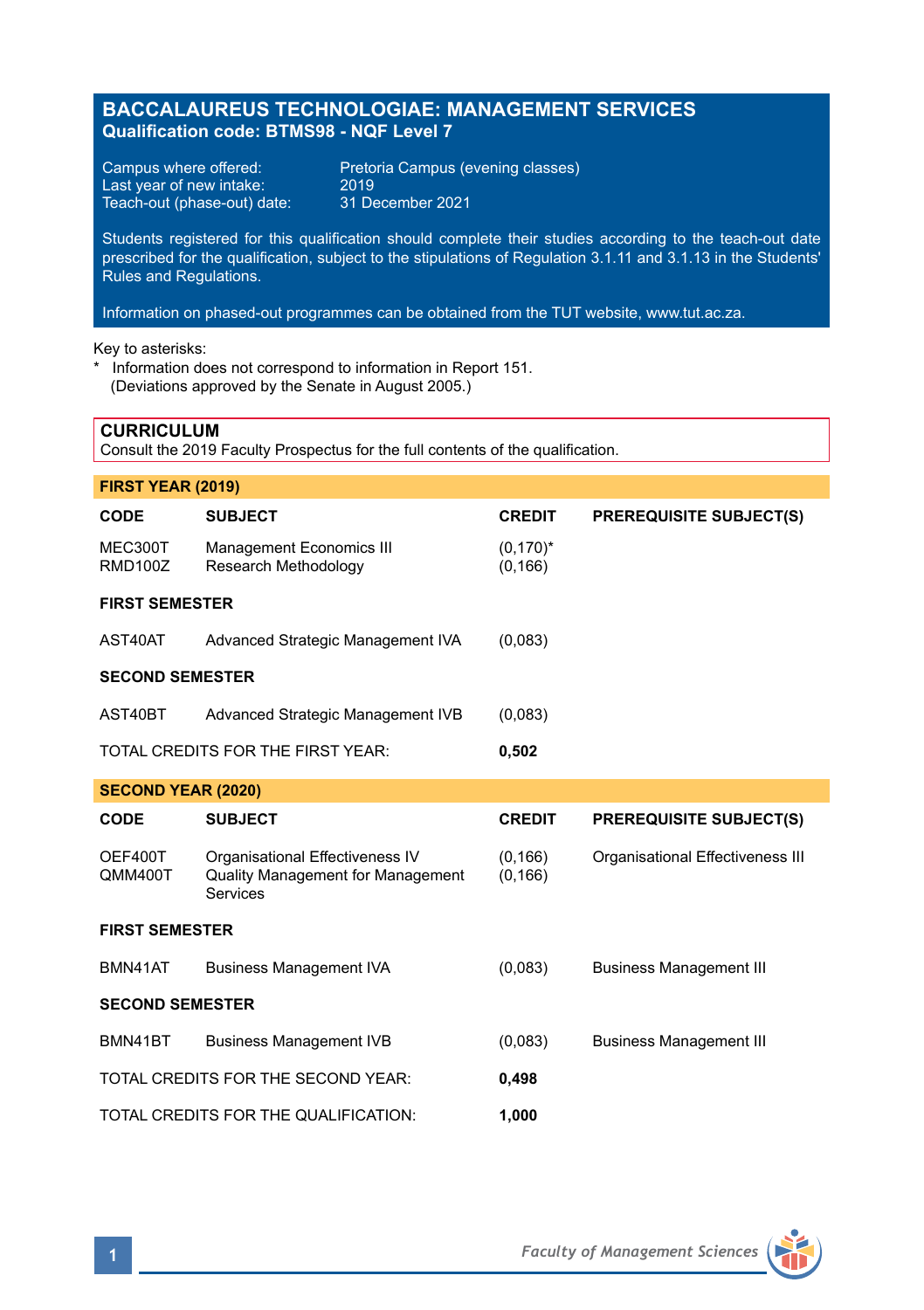# **SUBJECT INFORMATION (OVERVIEW OF SYLLABUS)**

The syllabus content is subject to change to accommodate industry changes. Please note that a more detailed syllabus is available at the Department or in the study guide that is applicable to a particular subject. At time of publication, the syllabus content was defined as follows:

## **A**

### **ADVANCED STRATEGIC MANAGEMENT IVA (AST40AT) 1 X 4-HOUR PAPER (OPEN BOOK)** *(Subject custodian: Department of Management and Entrepreneurship)*

The nature of strategic management, strategy formulation, external assessment, internal assessment, strategies in action, strategic analysis and choice, strategy implementation: marketing, finance/accounting, research and development, CIS issues and strategy evaluation. (Total tuition time: ± 40 hours)

### **ADVANCED STRATEGIC MANAGEMENT IVB (AST40BT) 1 X 3-HOUR PAPER**

*(Subject custodian: Department of Operations Management)* Strategic management services. (Total tuition time: ± 32 hours)

### **B**

### **BUSINESS MANAGEMENT IVA (BMN41AT) 1 X 4-HOUR PAPER (OPEN BOOK)**

*(Subject custodian: Department of Management and Entrepreneurship)* Financial management guidelines are given for the effective financial management of the enterprise in order to achieve a satisfactory return on profit in the long term. (Total tuition time: ± 40 hours)

## **BUSINESS MANAGEMENT IVB (BMN41BT) 1 X 4-HOUR PAPER (OPEN BOOK)**

*(Subject custodian: Department of Management and Entrepreneurship)* Strategic management. Applied guidelines are given to enable the enterprise to adapt continually to a changing environment. (Total tuition time: ± 40 hours)

### **M**

## **MANAGEMENT ECONOMICS III (MEC300T) 1 X 3-HOUR PAPER**

*(Subject custodian: Department of Economics)* Introduction to and application micro-economic theory to management. Demand and supply and the calculation of elasticities. The theory of production, cost analysis in the long run, economies of scale and diseconomies of scale. Market structures, such as competitive market, monopoly, monopolistic competition and oligopoly. Their characteristics and how profits are maximised. Introduction to macro-economics and its significance to managers. Gross domestic product and its outlay such as employment and unemployment. Fiscal and monetary policies. (Total tuition time: + 32 hours)

## **O**

## **ORGANISATIONAL EFFECTIVENESS IV (OEF400T) 1 X 3-HOUR PAPER**

## *(Subject custodian: Department of Operations Management)*

The management of management services, the evaluation of management services, marketing management services, managing change, facilitation and negotiation. Organisational development, managerial behaviour and organisational effectiveness, organisational behaviour and organisational effectiveness. (Total tuition time:  $\pm 64$  hours)

## **Q**

### **QUALITY MANAGEMENT FOR MANAGEMENT SERVICES (QMM400T) 1 X 3-HOUR PAPER** *(Subject custodian: Department of Operations Management)*

Management of total quality control, concepts of quality systems, advantages and costs of quality systems, ISO 9000 and auditing, people and their roles in Total Quality Management (TQM), the management of change and the continuous improvement of TQM, practical projects. (Total tuition time: ± 32 hours)